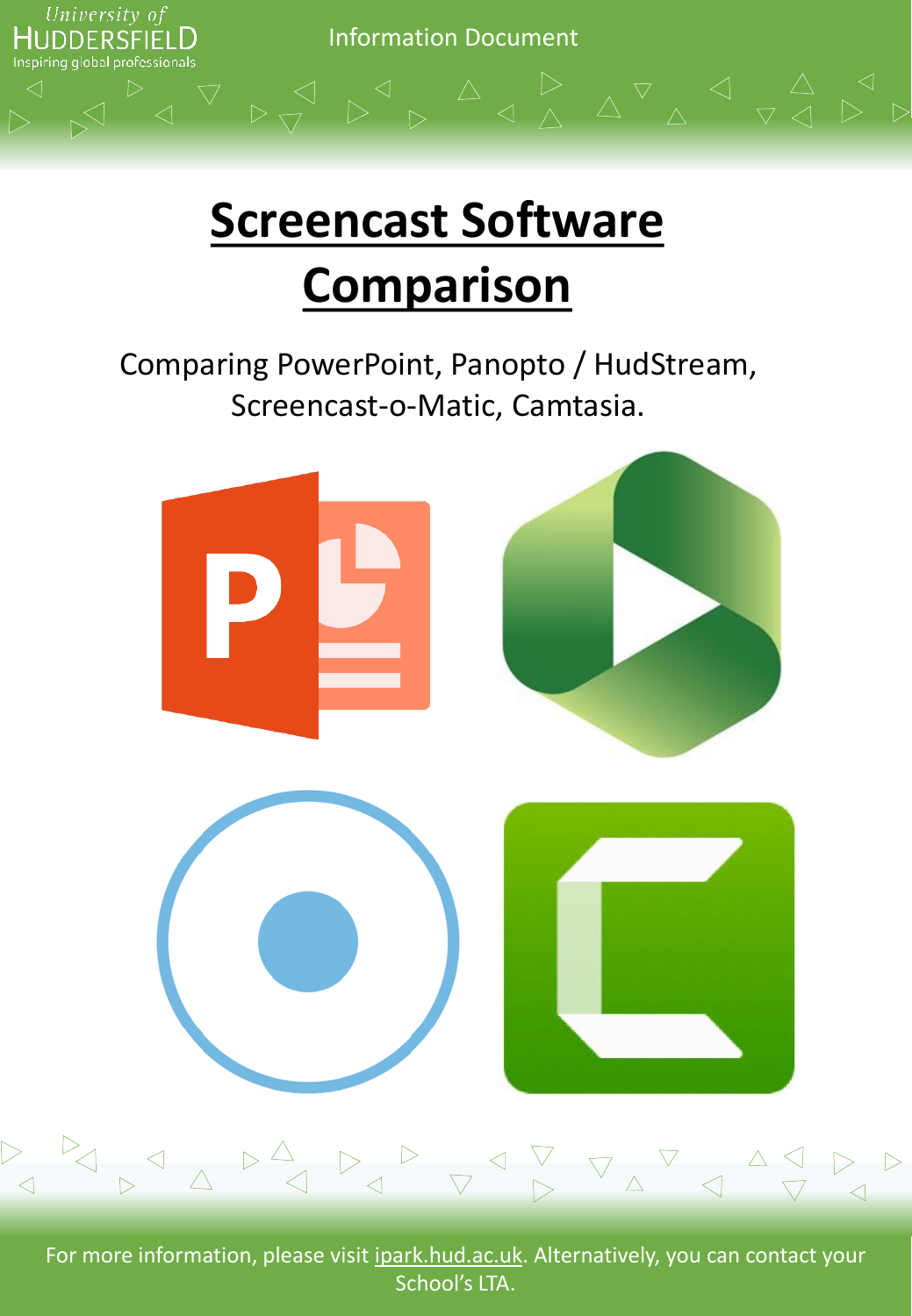

#### **Screencast Software Comparison**

#### **General Feature Check List**

| <b>Software</b><br><b>Feature</b>                                      | <b>Microsoft</b><br><b>PowerPoint</b> | Panopto/<br><b>HudStream</b> | Screencast-<br><b>O-Matic</b> | <b>Camtasia</b> |
|------------------------------------------------------------------------|---------------------------------------|------------------------------|-------------------------------|-----------------|
| <b>Extra Cost to Individual</b><br>Staff?                              |                                       |                              |                               | X               |
| <b>Unlimited Recording</b><br>Time?                                    |                                       | $\checkmark$                 | 15 Mins                       |                 |
| <b>Flexible recording</b><br>(Webcam, screen, no<br>video options).    |                                       |                              | X                             |                 |
| <b>Flexible recording (will</b><br>record .mp4, etc).                  | X                                     |                              |                               |                 |
| <b>Flexible output formats</b><br>(will export / output<br>.mp4, etc). | $\bm{\mathsf{X}}$                     |                              |                               |                 |
| <b>Built-In Editor</b>                                                 | $\checkmark$                          |                              | $\bm{\times}$                 |                 |
| <b>Integrated within</b><br><b>Brightspace?</b>                        | $\bm{\mathsf{X}}$                     |                              | X                             | X               |
| <b>Extensive audio</b><br>settings (control level /<br>while noise)?   |                                       |                              |                               |                 |
| In-House knowledge of<br>software                                      |                                       |                              | X                             |                 |

For more information, please visit ipark.hud.ac.uk. Alternatively, you can contact your School's LTA.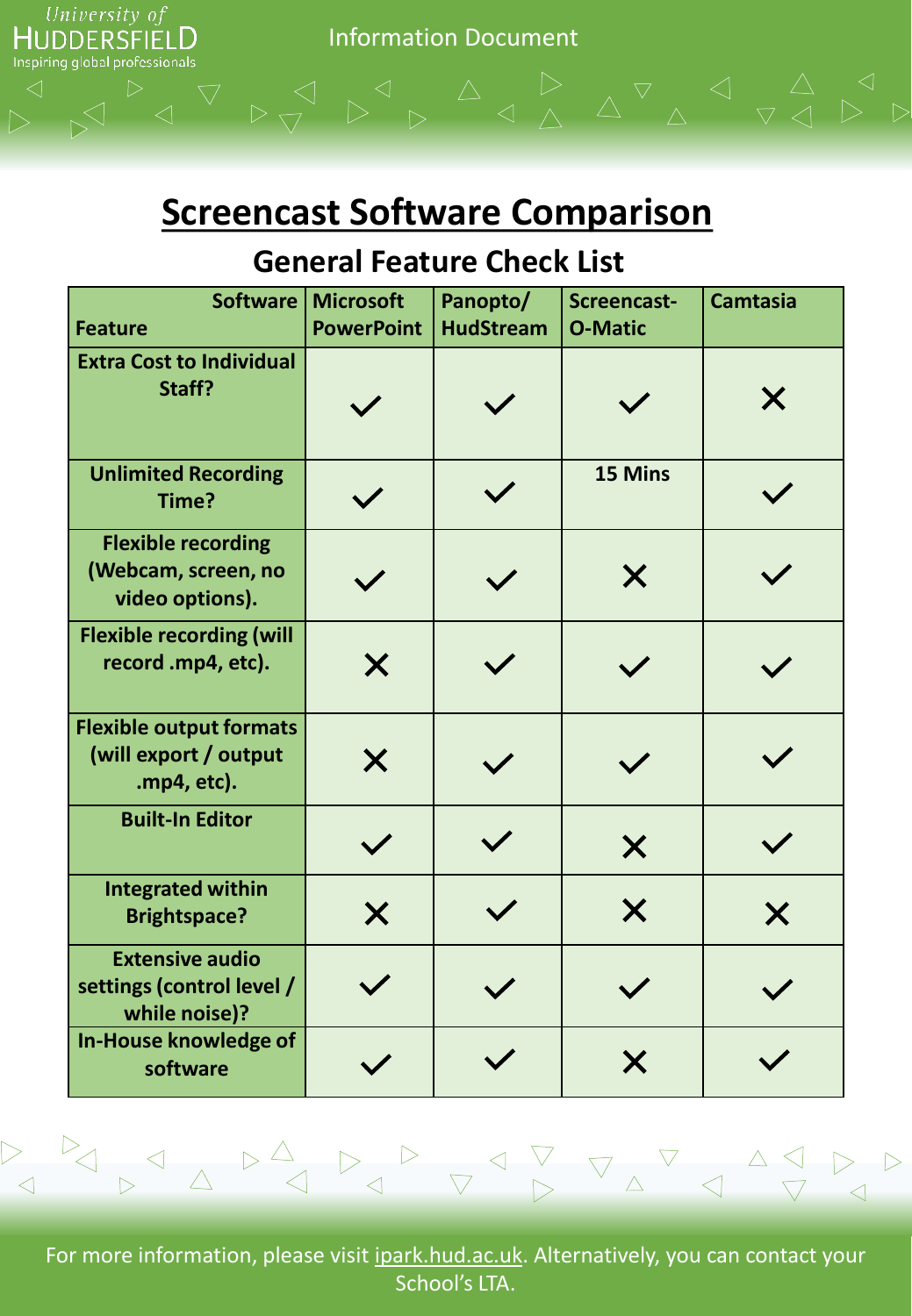

### **Screencast Software Comparison Microsoft PowerPoint**

Microsoft PowerPoint is a very familiar piece of software to most, although many people who use it do not know of its recording capability. Again, limited like video notes as you will only be able to record what is located on the PowerPoint as opposed to the entire screen, but unlike video notes you the recording time is not limited.

It also comes with the added benefit that if you make a mistake, you don't necessarily have to delete the entire narration, but instead delete the narration that occurred on the slide you were talking on as the software will automatically keep track of where you are in the presentation.

It should be noted however, even if you do upload a PowerPoint into Brightspace as a PowerPoint Show file (which would make the presentation play by default), the presentation is still interactive, and students can still simply flick through the video and miss out important pieces of information.

| <b>Software</b>                       | <b>Positives</b>                                                                                  | <b>Negatives</b>                                                       |
|---------------------------------------|---------------------------------------------------------------------------------------------------|------------------------------------------------------------------------|
| <b>Microsoft</b><br><b>PowerPoint</b> | <b>Embedded within the</b><br>PowerPoint itself.                                                  | Will only record what is on the<br>PowerPoint.                         |
|                                       | Unlimited recording time.<br>$\bullet$                                                            | File size increases as the<br>$\bullet$<br>recording time increases.   |
|                                       | A lot of in-house knowledge of<br>the software.                                                   | Cannot download the audio you<br>$\bullet$<br>record.                  |
|                                       | Will automatically identify<br>$\bullet$<br>when you have switched slides.                        | Does not make an individual file<br>$\bullet$<br>of the recording.     |
|                                       | Can remove individual slides of<br>$\bullet$<br>narration.                                        | The presentation remains<br>$\bullet$<br>interactive meaning audio can |
|                                       | Can record specific segments of<br>$\bullet$<br>the presentation.                                 | be skipped or overlooked.                                              |
|                                       | Can export so students access<br>the presentation and narration<br>without instructions required. |                                                                        |

For more information, please visit ipark.hud.ac.uk. Alternatively, you can contact your School's LTA.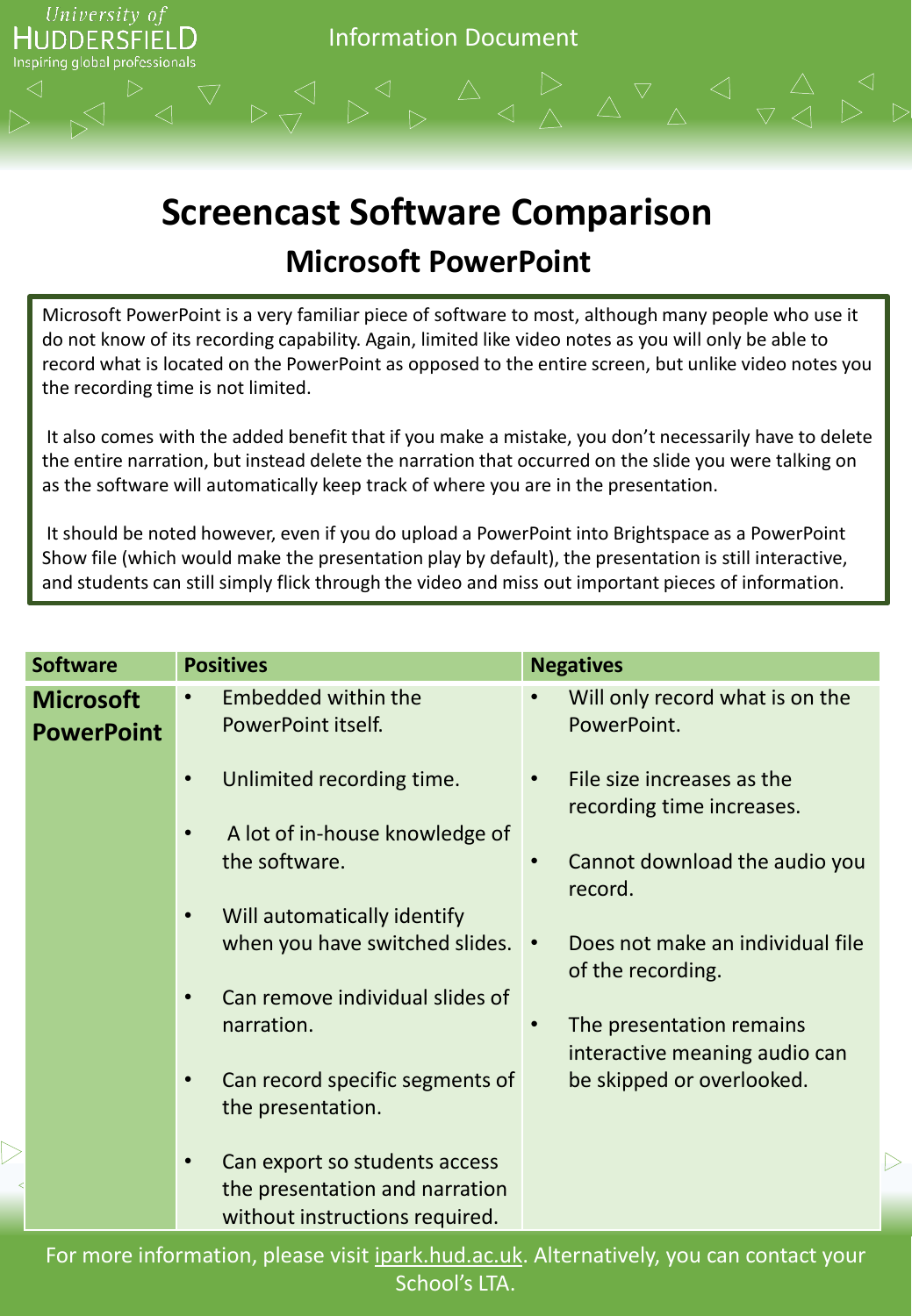

## **Screencast Software Comparison Panopto/HudStream**

Panopto differs from Camtasia in several ways. Which tool you choose depends on what kind of activity you want to record, how much editing you want to do, and how you want to deliver that recording.

Video Editing software solutions have quickly become one of the most crucial tools in the market. Camtasia is not the only Video Editing software available, and it is not necessarily the perfect choice for your requirements. That is why we have compared Camtasia with Panopto, weighing one software against the other.

If you're reading this comparison, then you're probably interested in choosing Camtasia or Panopto. Camtasia provides features like User Interface, Animations, Cross Platform, Video Sharing, Video and image management, etc.

| <b>Software</b>              | <b>Positives</b>                                                                                                                                                                                                                                                                                                                                                | <b>Negatives</b>                                                                                                                                                                                                                                                                                                                                                                                                                                   |
|------------------------------|-----------------------------------------------------------------------------------------------------------------------------------------------------------------------------------------------------------------------------------------------------------------------------------------------------------------------------------------------------------------|----------------------------------------------------------------------------------------------------------------------------------------------------------------------------------------------------------------------------------------------------------------------------------------------------------------------------------------------------------------------------------------------------------------------------------------------------|
| Panopto/<br><b>HudStream</b> | Panopto recordings support<br>$\bullet$<br>simple editing allowing you to<br>remove segments, or add<br>previously recorded segments.<br>Records live classes in the<br>classroom to capture your<br>lecture and student interaction. •<br>Students create their own<br>notes that are synchronized<br>with the recording. These<br>notes are searchable later. | <b>Staff Confidence and worries</b><br>about being recorded -<br>universities need to make it<br>clear what the purpose of<br>recording is and to consider<br>giving lecturers 'opt-in' choices.<br>Some staff say the technology is<br>limiting $-$ in reality, though,<br>there are lots of ways in which<br>savvy users are recording<br>classroom activities or<br>demonstrations that go beyond<br>the tradition lecture capture use<br>case. |

For more information, please visit *ipark.hud.ac.uk*. Alternatively, you can contact your School's LTA.

A A P A P A P A P A A P P A A P P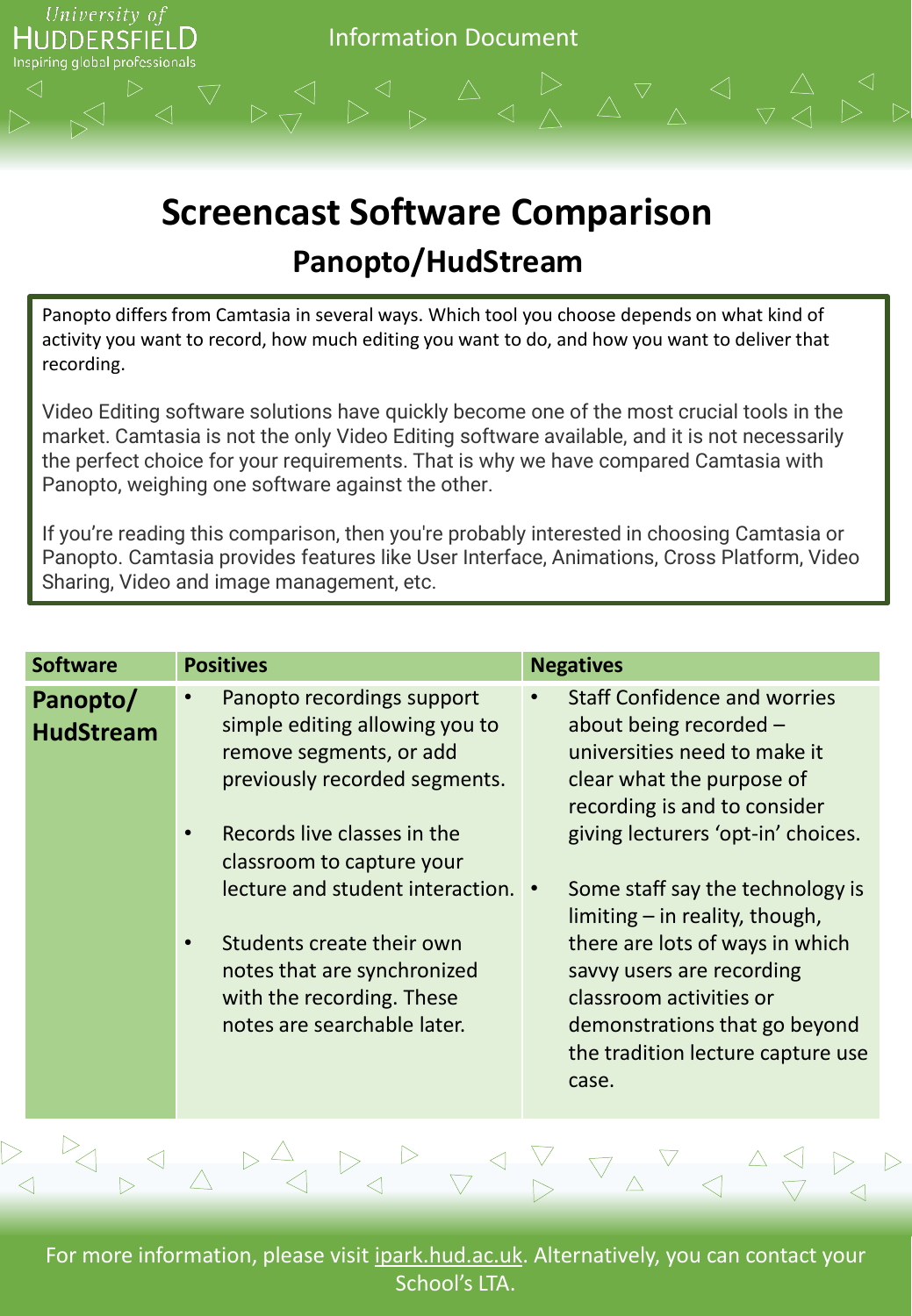

#### **Screencast Software Comparison Screencast-O-Matic**

The software similarity is high between Screencast-O-Matic and Camtasia when it comes to recording functionality, however it should be noted Screencast-O-Matic is much more performance friendly for low end PCs and so if you have an older PC, it may be useful to give Screencast-O-Matic a try before purchasing Camtasia. Camtasia may still need to be used (or a different piece of editing software) if you want to have more refined video productions.

It should also be noted that Screencast-O-Matic is the most flexible out of the three pieces of software when it comes to video output/recording formats. Screencast-O-Matic is able to produce videos that will be able to be received by almost any video editor, and played in its unedited and edited formats. This is an advantage since Camtasia's recording files can only be read by Camtasia, and therefore only opened by Camtasia. This means effectively, until a file has been edited in Camtasia, you cannot access the recording.

| <b>Software</b>               | <b>Positives</b>                                                                                                                      | <b>Negatives</b>                                                                             |
|-------------------------------|---------------------------------------------------------------------------------------------------------------------------------------|----------------------------------------------------------------------------------------------|
| Screencast-<br><b>O-Matic</b> | Free to use.<br>$\bullet$<br>15 minute max recording size.<br>$\bullet$                                                               | Not much in-house knowledge<br>of the software at the University.                            |
|                               | Perfect for shortform videos.                                                                                                         | Requires access to the internet.                                                             |
|                               | Saves in a multitude of file<br>$\bullet$<br>types, by default .mp4 which<br>can be accessed by most<br>editors regardless of version | No editor is attached, so still<br>requires Camtasia or other<br>editing pieces of software. |
|                               | type.                                                                                                                                 | Not too dissimilar to Camtasia -<br>most positives focus on the                              |
|                               | File sizes are reasonable for the<br>$\bullet$<br>recording length available.                                                         | performance of low end PCs as<br>well as video formatting.                                   |
|                               | More options for audio quality,<br>$\bullet$<br>audio settings and testing.                                                           |                                                                                              |
|                               | Minimal setup required. Click a<br>$\bullet$<br>button, click record done.                                                            |                                                                                              |
|                               | Uses minimal disk and memory<br>$\bullet$<br>whilst recording, meaning low<br>hardware machines don't                                 |                                                                                              |

 $\triangleright$